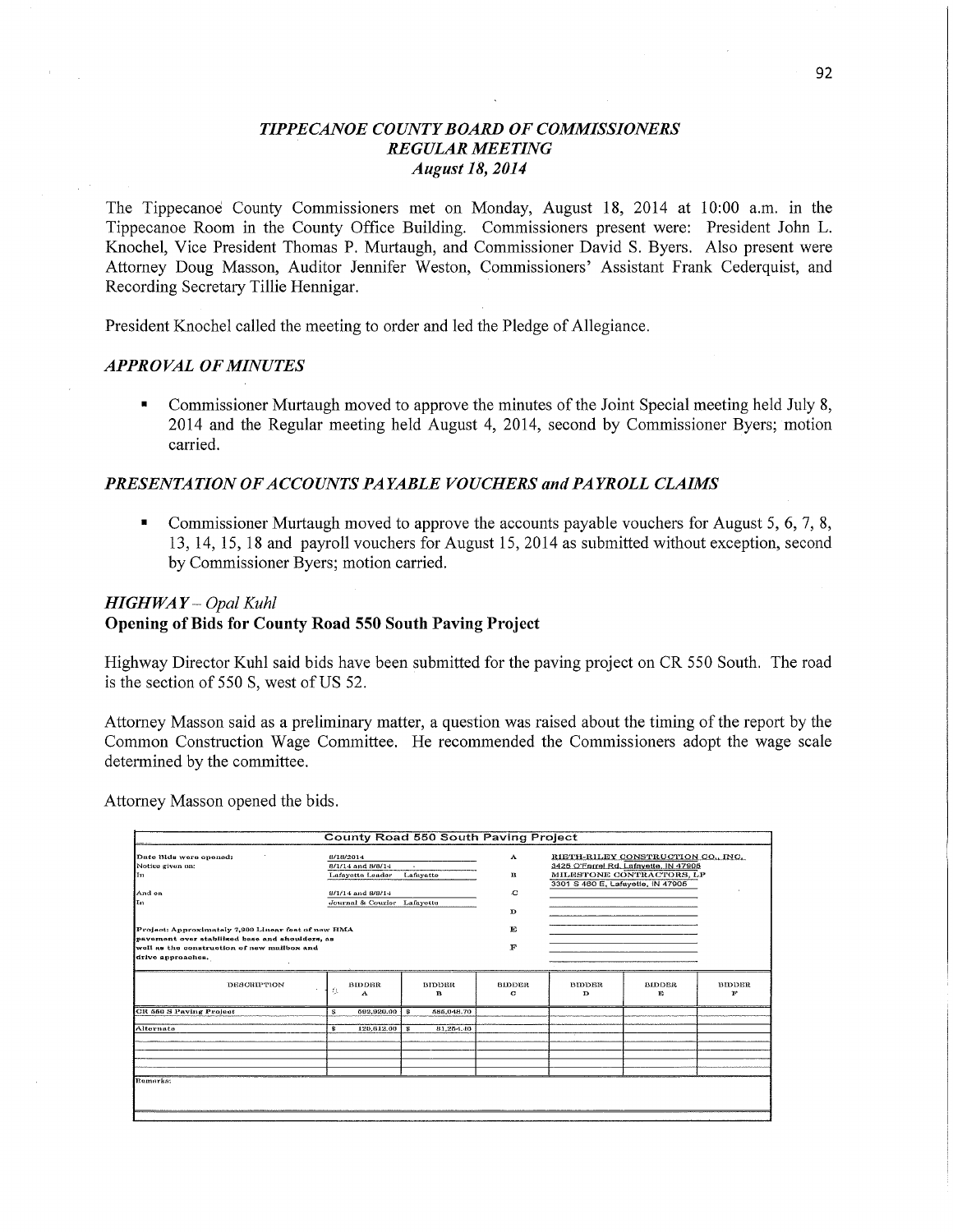- *0* Commissioner Murtaugh moved to take the bids under advisement for compliance, second by Commissioner Byers; motion carried.
- Commissioner Murtaugh moved to adopt the wage scale as reported by the Common Construction Wage Committee, second by Commissioner Byers; motion carried.

Director Kuhl announced the County Highway Department will host an Open House on Monday, August 25 from 4:00 to 6:00 in the Tippecanoe Room of the County Office Building. The Open House, recommended by INDOT, will answer questions about the future improvements to Klondike Road between Lindberg Road and US 52. '

### *FAIRGROUNDS*

## **Memorandum** of **Understanding** for Young Men's **Christian** Association **(YMCA)**

YMCA Director Paul Cramer said about nine months ago, Mayor Roswarski and Sheriff Brown asked the YMCA (Y) to put together a group to give kids a place to play basketball due to the Columbia Park basketball goals being taken down. He feels it is a great opportunity to work with a number of agencies in the community to provide and fulfill a need for kids to play basketball in a safe environment. With the assistance of Attorney Masson, a Memorandum of Understanding (MOU) has been prepared. The MOU **fills** four needs: 1) helping hundreds of kids every year 2) promotes the goal of making it a community centered Fairgrounds 3) involves collaborative partners and 4) the funding, \$61,000, is all fimd-raised and given in kind gifts. The members on the committee that are involved are the Chairman Stephanie Smith with the YMCA; Barry Richards from the Boys and Girls Club; Kevin Maxwell with Sunnyside School; Brandon Hawkins for Tecumseh; Jefferson Athletic Director Peyton Stovall; Brian Cardinal from the Purdue Alumni; Mayor Roswarski; and City Fire Chief Richard Doyle.

Attorney Masson said by the County accepting the donation of the Y, it allows the **Y** access to the Fairgrounds to construct the basketball courts. The exhibit attached to the MOU has the general look. The MOU requires the County to approve plans for construction. The **Y** will take care of day-to-day maintenance, allowing them first access to the courts in terms of scheduling programs. The County will take care of the grounds surrounding the courts. Commissioner Byers said the courts will be located on 18<sup>th</sup> Street, next to the Fire Station giving the Firemen use of the courts and also provide some supervision. One stipulation in the MOU is that the courts will not be used during the 4-H Fair. If approval and funding goes as hoped, they plan to have it built for use in October. Commissioner Byers said the courts were presented to the Fairgrounds Improvement Committee and they agreed to the plan.

**0** Commissioner Murtaugh moved to approve the MOU with the YMCA for the construction of <sup>a</sup> basketball court to be built at the Fairgrounds as presented, second by Commissioner Byers; motion carried.

# *CORONER* **—** Donna Avolt **Memorandum** of **Understanding** for **Mortuary** Services, **Inc.**

Coroner Avolt said the previous transfer service provider moved to southern Indiana. The new provider for transfer service is Mortuary **Services,** Inc. Their fee is \$20 less than the previous provider.

**0** Commissioner Murtaugh moved to approve the MOU for Mortuary Services, Inc. for the Coroner as presented, second by Commissioner Byers; motion carried.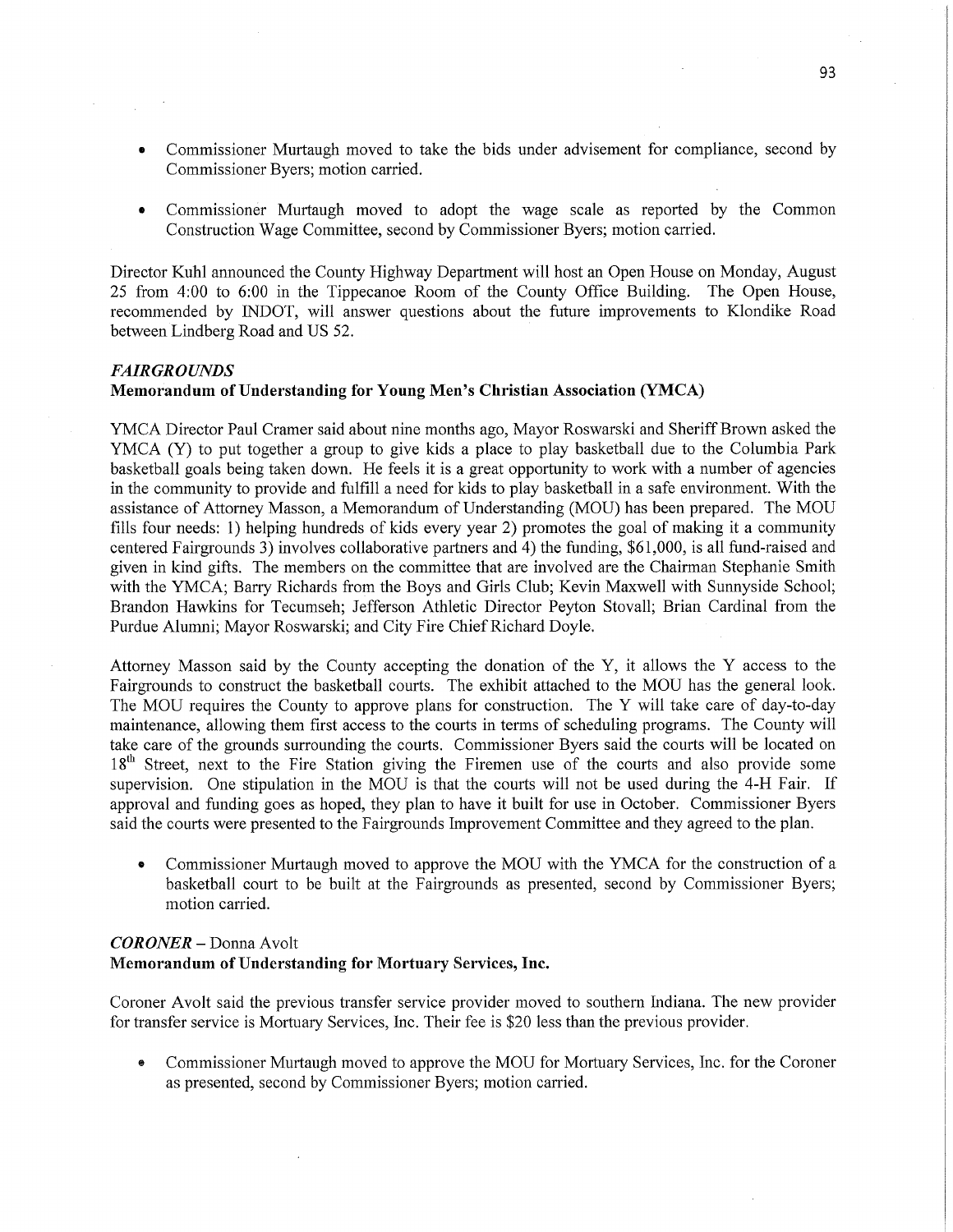#### *VILLA—* DeAnna Sieber

# **Memorandum** of **Understanding** for St. **Elizabeth School** of **Nursing** *—* St. **Joseph's College Cooperative Nursing Program** .

Villa Direétor Sieber said the MOU is an update of <sup>a</sup>previous one. Students will come to the Villa to receive a portion of their clinical experience.

• Commissioner Murtaugh moved to approve the MOU for St. Elizabeth School of Nursing, St. Joseph's College Cooperative Nursing Program as presented, second by Commissioner Byres; motion carried.

## *GRANTS* — *Laurie Wilson*  Permission to **Accept Grant**

Grant Facilitator Wilson requested permission to accept a grant for the Drug Free Coalition/Tippecanoe County Local **Coordinating** Council in the amount of \$132,126.50 approved by the Indiana Criminal Justice Institute (ICJI) for the Local Drug Free Communities **Fund.** 

**0** Commissioner Murtaugh moved to approve acceptance of the grant for the Drug Free Coalition in the amount of \$132,126.50 as presented, second by Commissioner Byers; motion carried.

Grant Facilitator Wilson said as part of the previous grant, grants are also **given** to local agencies. One of the recipients is Superior Court 3 in the **amount** of \$3,000 for substance abuse assessments.

**-** Commissioner Murtaugh moved to approve acceptance of the'grant for Superior Court 3 for \$3,000 for substance abuse assessments as presented, second by Commissioner Byers; motion **carried.**  $\ddot{\hspace{1cm}}$  **.**  $\ddot{\hspace{1cm}}$  **.**  $\ddot{\hspace{1cm}}$  **.**  $\ddot{\hspace{1cm}}$  **.**  $\ddot{\hspace{1cm}}$  **.**  $\ddot{\hspace{1cm}}$  **.**  $\ddot{\hspace{1cm}}$  **.**  $\ddot{\hspace{1cm}}$  **.**  $\ddot{\hspace{1cm}}$  **.**  $\ddot{\hspace{1cm}}$  **.**  $\ddot{\hspace{1cm}}$  **.**  $\ddot{\hspace{1cm}}$  **.**  $\ddot{\hspace$ 

**Grant** Facilitator Wilson requested permission to accept **a** grant for Juvenile Probation in the amount of \$5,400 fiom the Drug Free Coalition for synthetic **marijuana** drug screens.

**0** Commissioner Murtaugh moved to approve acceptance of the **grant** for Juvenile Probation in the **amount** of \$5,400 for synthetic marijuana drug screens as presented, second by Commissioner Byers; motion **carried.** 

# **Permission** to **Apply** for **Grant**

Grant Facilitator Wilson requested permission to apply for <sup>a</sup>grant for the Health Department in the ' amount of \$65,427.73 from the Indiana State Department of Health. The **grant** will be used for the Local Health Department Trust Account (LHDTA).

**0** Commissioner Murtaugh moved to approve permission to apply for a **grant** for the Health Department in the amount of \$65,427.73 as presented, second by Commissioner Byers; motion carried.

Grant Facilitator Wilson requested permission to apply for **a** grant for the Health Department in the amount of \$72,672 from the Indiana State Department of Health. The grant will be used for the Local **Health** Maintenance Fund (LHMF).